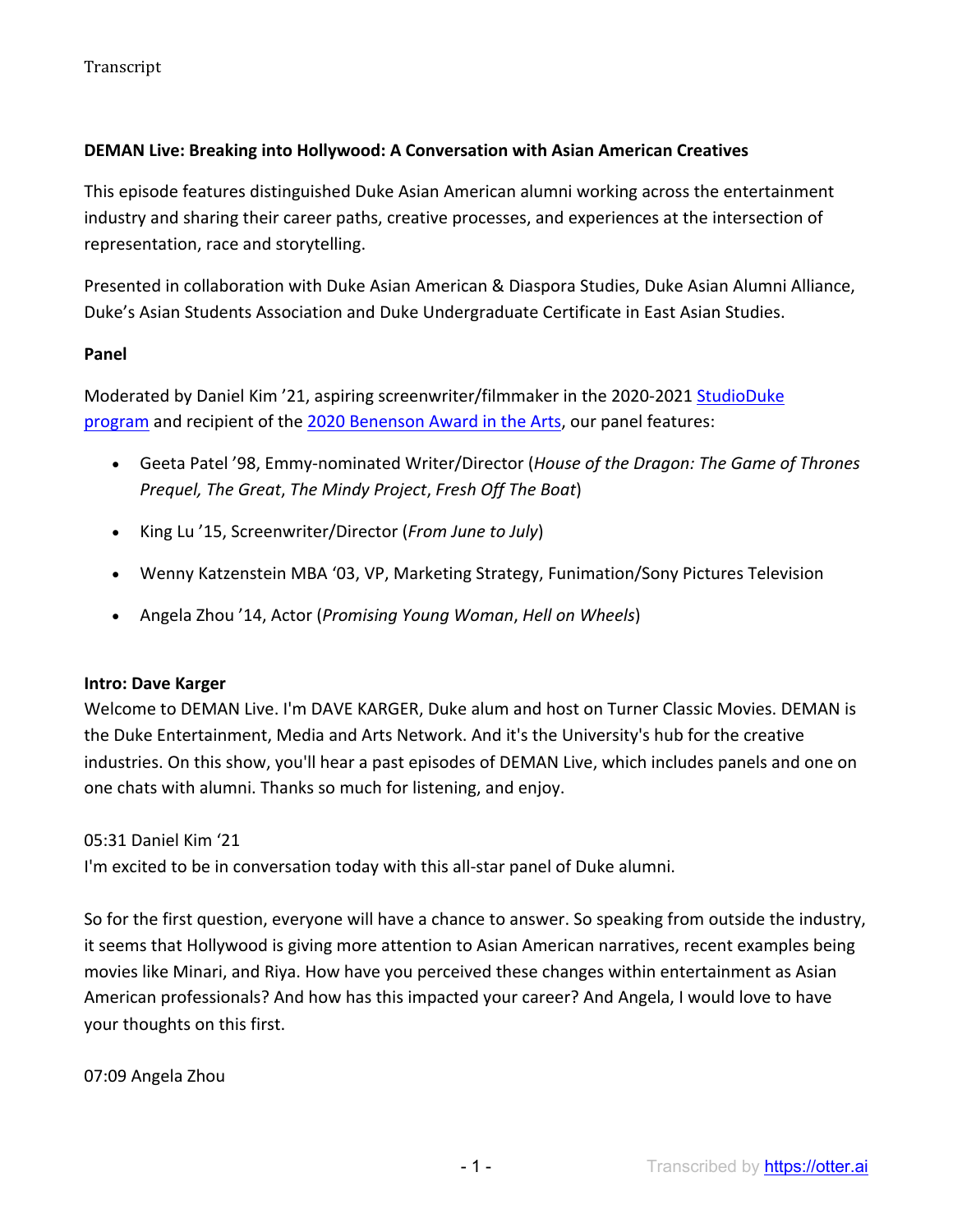First thoughts. Um, I think it's great. I think it's really exciting. It definitely makes it easier to feel like you can actually pitch ideas that are with Asian American leads. And then, and I feel like I hope at least that in the future of financing these sorts of ideas won't seem so crazy, and that it might lead to more of them actually.

#### 07:32 Daniel Kim

Awesome. How about you, Wenny, from the business perspective?

#### 07:37 Wenny Katzenstein

I mean, I think it's, it's, I've been in entertainment for 27 years and working in the multicultural space, actually, for quite some time. And it's actually pretty gratifying. I wouldn't say it's perfect by any means. But I think we've gotten to a point where there are a lot of narratives that aren't around proving that there's a business case here. I think people are actually beginning to recognize and realize what the power of these stories and the representation can do for the business. So I actually, I have a little bit of optimism while moving in the right direction.

#### 08:07 Daniel Kim

Yay, that sounds good. And Geeta, do you share this optimism?

#### 08:14 Geeta Patel

I definitely share optimism. I also I think still think that we should keep the pressure on the industry. I feel like we don't want Asians to just be sidekicks. And we don't want to look at a cast where it's like, you know, United colors. Like I think we want to still tell stories of Asian families, Asian groups of friends, there's just so much left to do. And I think that needs to be done in the commercial space. It's happening in the independent space, the independent space has always been welcoming of our voices. Everybody's voices of just because of the nature of independent film, and television. But I think we still need to keep the pressure on in the commercial space.

#### 08:59 Daniel Kim

Hmm, yeah, definitely keeping the pressure on. And how about you King?

## 09:04 King Lu

Yeah, I definitely agree with what everybody has said. I think, you know, obviously, I haven't been in this for as long as Geeta and many. But I remember when I was first telling people that I wanted to be a writer, director, everybody's first reaction was like, oh, like John Woo, times have definitely changed since that, like eight or nine years ago, you know, there's so many more comparisons, there's so many more filmmakers who are making work. It's really cool, because I have projects that I've been trying to pitch, you know, like a basketball story, you know, it's kind of like bougie, or, you know, a family drama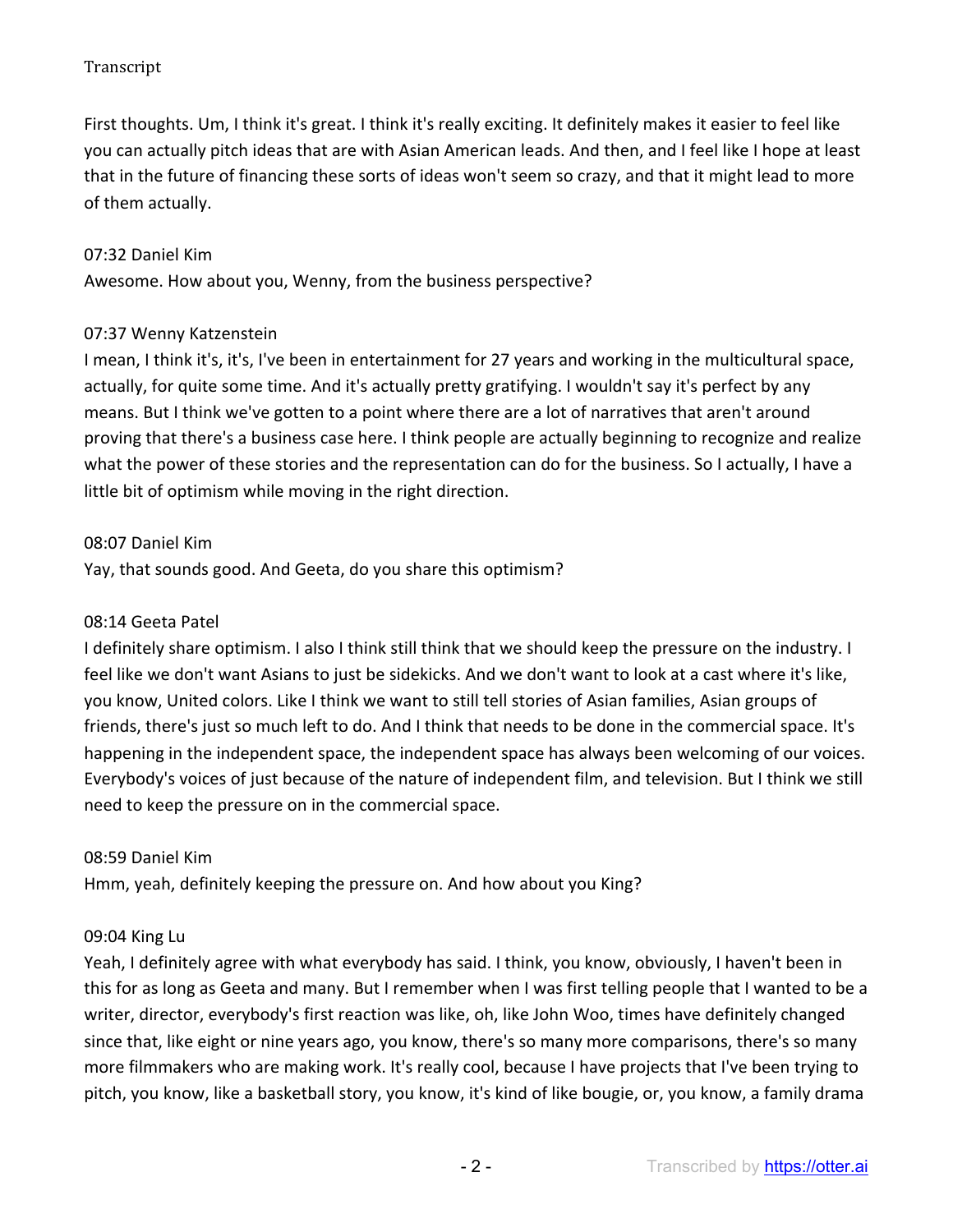that from June to July, and it's similar to minority, and it's cool to have those people to look to and that those projects are getting made and that it's actually possible.

But definitely there still needs to be some more progress than I guess, just thinking about the definition of progress. If there's a problem and it's been rectified, then you're only undoing the problem and you haven't actually made actual progress, yet.

#### 10:00 Daniel Kim

Wow. Yeah, thank you. I totally agree about the diversity of stories in the Asian American space. And yeah, thank you all for your insights industry as it is today. It'll be super helpful for those of us who are transitioning into entertainment, including me. And speaking about entertainment, Geeta, you began your career in finance and made the transition to Hollywood as an associate screenwriter isn't that that's great. And so when did you decide to pursue your passion for storytelling? How did you manage this transition?

#### 10:28 Geeta Patel

Um, you know, it's, it's interesting, because I was just thinking about this yesterday, I, when I graduated, which I think a lot of people probably feel this when they graduate school like Duke, I felt a lot of pressure to get a job where I make a lot of money or one day would make a lot of money, get a job that look great on my resume, make my parents proud. My parents are immigrants, they came to America with nothing. I mean, it was just so much of that.

And I also felt the pressure to pick exactly what I was going to do. And because I felt like whatever you picked after college is what you did for the rest of your life, which now at 45 years old, is hilarious, like such a joke, because it's not true. You know, I was just telling somebody yesterday, I think what I've learned, you know, as I keep growing up is when you know, every moment of your life, you pick a lane and when that doesn't work, you switch to the next lane, and you just keep switching. And maybe your life is a journey of switching, maybe your life is you finally like it's not it's not the same thing as love, you know, you're not married to this one thing forever.

I didn't know all that. So when I graduated, I took a job from the on campus interviews, the job fair, I think and it was in finance. And I always knew that I wanted to be in storytelling, but I couldn't figure out if it was a hobby, because in my culture, from where I come from, nobody was in the arts, and every anything artsy was a hobby. And so I went to New York, and I started this job working for General Electric and their FMP program, which some of you might be familiar with it or watching. And it's a hardcore program where you're getting kind of your MBA and teach and working. And after two years, my father said to me, I just want to see you smile, I haven't seen my daughter smile.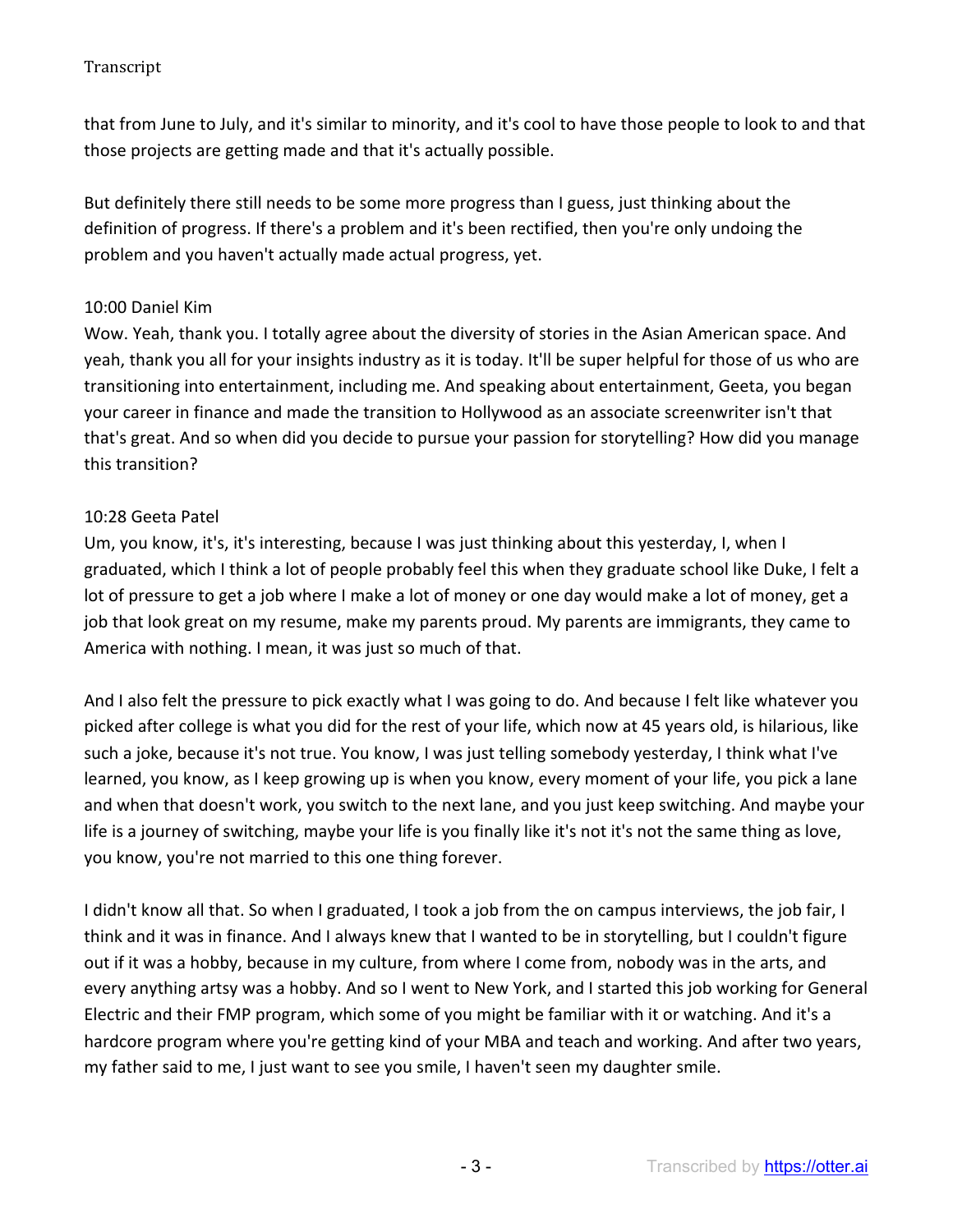And I had written so many letters to people in Los Angeles, I had used the Duke in LA program, I'd been in the Career Center, looking at people I don't know if that's still there, but like, you know, there are all these people that were I don't think demon was around them. But I there were so many resources at Duke that I was using. DAVE KARGER who's still ahead of the group was someone who helped me and so all these people kind of came together and I was able to jump over to LA through I must have written like, 200 letters, I have more than a binder.

But one of those letters got me my first job as a writer's assistant on a television show. So anyway, that that's how it happened. I and I don't regret a single minute of it. I think the finance thing needed to happen. I think there's a path. You know, it doesn't I think the biggest thing is, I was under the false impression that anybody who just went straight to LA and or, you know, regardless just immediately went to the arts, they deserve to be in the arts, and I don't think life is that simple. I think whether you're 40 years old, 50 years old, whatever, you know, when it's time, it's time, and you follow your heart.

13:23 Daniel Kim Wow, thank you for that. I love that. I know my parents are watching. (laughs)

13:30 Geeta Patel 50 bucks. 50 bucks.

13:35 Daniel Kim Wow. Okay.

And so the next question is for Wenny. And I, a lot of us are curious about I know, I have a lot of friends who are interested in marketing about what the daily life responsibilities is a vice president of marketing strategy at Funimation Sony Pictures. And I know this is he probably can't talk about this. But what types of projects?

## 13:59 Wenny Katzenstein

Yeah, actually. So I just want to point out Geeta, I think you and I are the same age and have a very similar experience in the sense that my parents are immigrants. And I like to call myself the black sheep of the family, because everybody else is, you know, in science and math, and actually my sister's professor at Duke, and really great at what she does.

I also wanted to be a storyteller, but I'm clearly not as creatively minded as the rest of my esteemed panelists. And so the way that I've actually approached storytelling is through the process of marketing. So I don't create ads, what I actually do and in particular, in the role that I play here at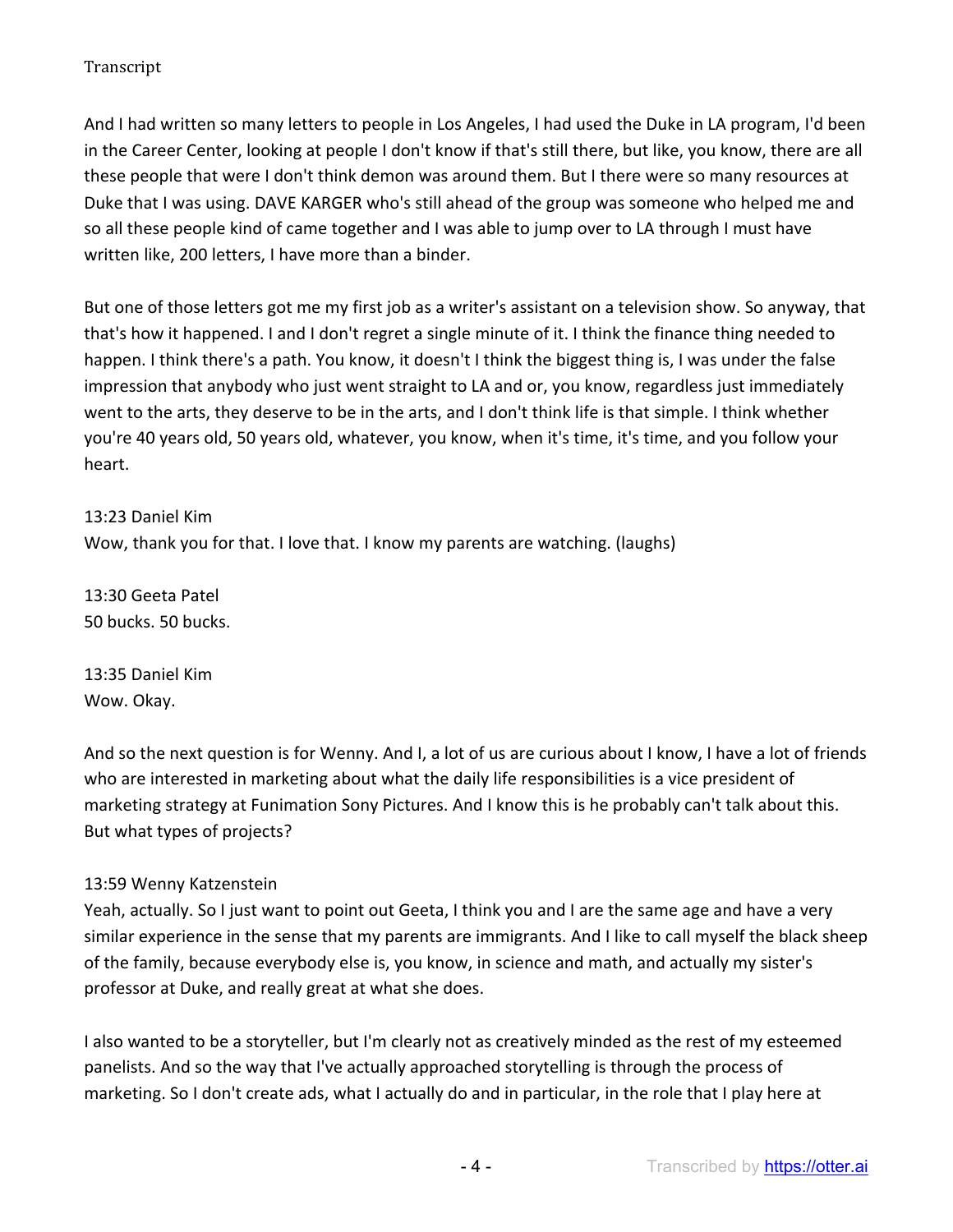Funimation, but also what I did for Disney and NBCUniversal is, I'm creating lifestyle brands. I am literally taking the art and the work that the really great creative people do, and finding those emotional connections with fans and people to give them a space to be together.

So I'm very fortunate to be now working in the medium of anime which I have discovered is a, an amazing entertainment platform that helps people self-care. It gives them opportunities around discovering identity, so it's a really lovely opportunity to actually storyteller but in a slightly different way from Geeta. So I spend a lot of time doing exactly that explaining to people storytelling, developing programs and platforms and executions that allow fans to be able to annex that and hopefully make it part of their lives.

#### 15:30 Daniel Kim

Wow, that is cool. I should check it out marketing. Thank you for sharing. And Angela. So you had an acting role in Promising Woman, which I am excited to see soon, and the film received five Oscar nominations. So can you tell us your experiences getting in filming this role? And what are some of the essentials that are important to you in deciding your next project?

#### 15:55 Angela Zhou

Um, well, it's a rather like convoluted process when it comes to you know, getting the roles, but generally speaking, it starts off with an audition. And but for the smaller roles, oftentimes, actually, I realized afterwards, that most of the movie in independent film is office already. So I didn't realize that I was one of the very few people that actually auditioned for the movie. Most of the people were already in it from the beginning, we're in it when people were there to greenlight it to get it all booked out. And there were only like a handful of us, who actually auditioned for it.

And so when that actually happens, they don't send out to a bunch of auditions. So it goes to the people that the casting director already knows very deeply. So this casting director is a woman who I think is a big is a is a is a big sort of cheerleader of mine, even though I've only met her once. And that's because I think the first time I met her at an audition, we went straight to the callbacks.

And we met, I met her while I met the director and the producers. So because of that, when the smaller roles came along, she sent it my way, I read the script, and I was just blown away by it. I think, you know, having done a lot of development, internships and reading a lot of scripts, I've realized that actually, it's no matter the race, or gender or any act, it's very rare that you find something that is incredibly well written, entertaining, and then also has meaningful conversation to bring that's fresh. So when I saw that, I was like, Okay, I have to get on this project.

## 17:30 Daniel Kim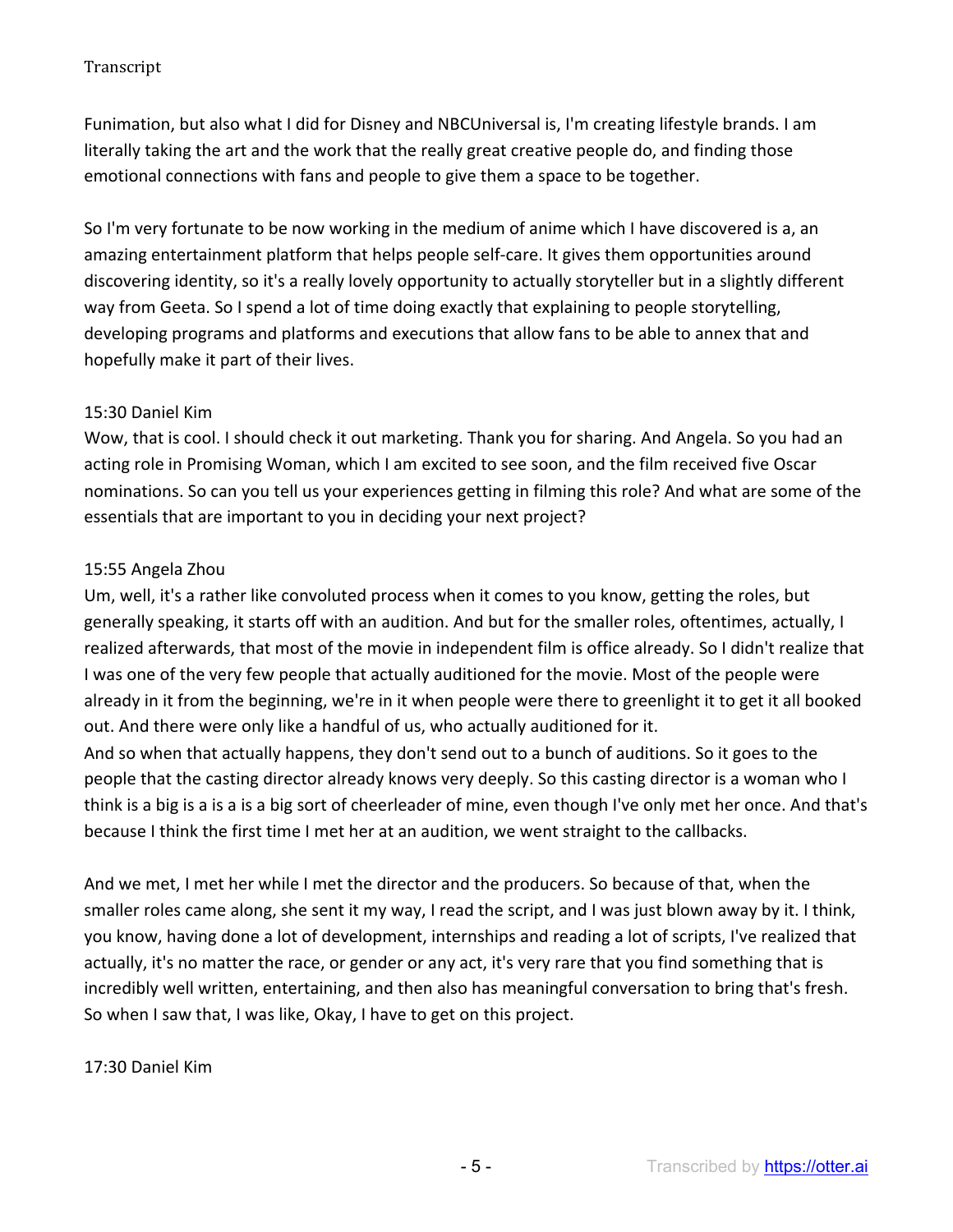And now King. I know a lot of my friends and I were trying to make short films before you graduate. So what is something about filmmaking that you didn't know about writing and directing your first film after do and what projects are you working on right now?

### 18:00 King Lu

Yeah, I think, hopefully, this hopefully this is simple to people. But I think one thing that I definitely didn't really think about when I was making shorts at Duke, and I didn't really realize until I got out of school, was just thinking a lot more about how to create an experience with the film in sort of have an interaction with the audience and thinking about kind of the effect that the shots will have on the audience.

So yeah, I think this hopefully should sound like pretty basic about like what a film is, but I think, especially because I think I do a lot of the classes were geared towards experience experimental filmmaking. So I think when I was an undergrad, a lot of it was just like, what do I want to make? Like, what's the story that I want to tell? And like, what kind of shots do I want to use to tell that instead of thinking about like, Oh, you know, like, if I have a shot of somebody walking down the street, and then you smash cut to a shot of blood splattering against the wall, like that has an effect on somebody like the audience's like sitting forward.

And there are a lot more interested in what's going to happen and you can sort of play them, like a cat with a string or something, although not like, intentionally trying to be demeaning towards audiences. But that that's really like what directing really is. In terms of projects that I'm working on. You know, I mentioned the basketball project is about Asian and black kid who start hustling in the streets playing basketball, so it's kind of a new spin on white men can't jump and, and there's also this political thriller that I've been working on as a feature.

#### 19:29 Daniel Kim

So we've heard from every panelist so far, but now I'd like to go around and do a rapid fire set of questions that every Duke student is wondering. And I'm going to ask you to do this in a couple of sentences or less. The first question is, share the most challenging and the most rewarding aspect of your job. So I'll start with King and then I'll go around from there.

#### 20:02 King Lu

Okay, so the most challenging, I think it's definitely the uncertainty. How in unstable kind of the career can be and then the most rewarding is, it's pretty much the greatest job you could have. You get to wake up and just dream stories and create dream worlds. What's more fun than that?

#### 20:21 Daniel Kim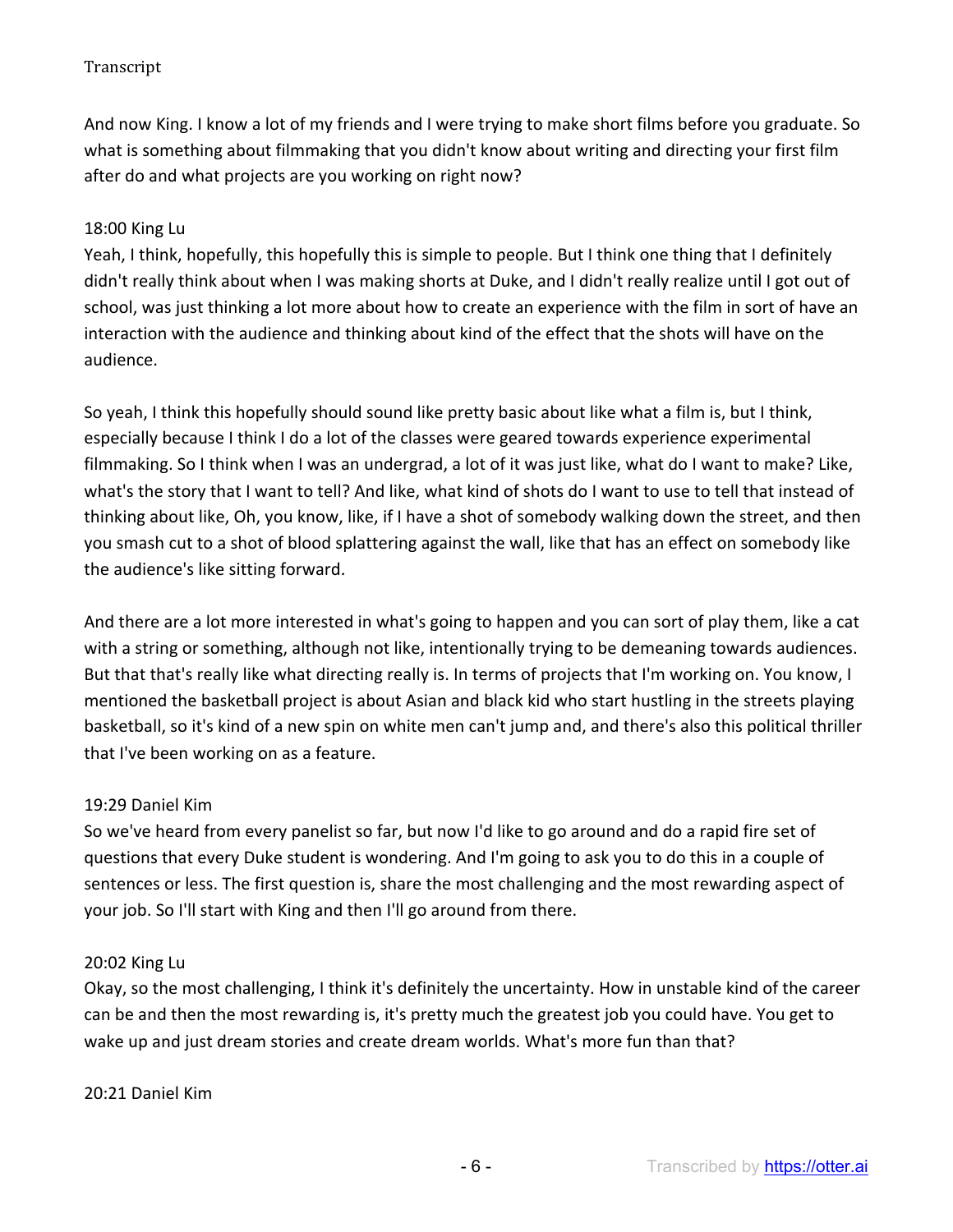Geeta, can you go next?

20:28 Geeta Patel

Yeah, I would say the most challenging is the politics of the business, and the most rewarding is the impact of the art.

20:43 Daniel Kim And how about Wenny?

## 20:44 Wenny Katzenstein

And I think from my perspective, right now, I think entertainment was one of the last industries to truly get disrupted by tech. So are the challenges figuring out what that impact is on, on how we go to market and how we keep things, not just the everyday blockbuster, but things that keep it fresh and interesting, which I think this team obviously spends a lot of work on.

And I think the most rewarding part is, when you're actually able to push through something emotionally, again, 10-15 years ago, I was desperately trying to get Disney to think more broadly, about characters and representation. And I was so gratified, you know, say what you want about the production of Mulan, but the fact that my kids can actually see, you know, a really strong female, Asian character, and those are the things that are most gratifying, just sometimes takes a little bit longer.

21:37 Daniel Kim And Angela?

# 21:41 Angela Zhou

Yeah, so totally echo everybody's sentiment about the ups and downs and everything. But I think no matter what career you pick, you're going to have the bad days. And I think on any of the bad days, we're really helps you get through as an overarching goal and sort of a belief that you're where you want to be in terms of making the impact that you want to make in the world.

And so I think on my worst days, it's really when I'm, I'm wondering if there's any impact at all, you know, receive all the, all the Asian hate around and I'm like, gosh, have we been able to create any of the empathy that I've been hoping that this has all been about, you know, and it makes me wonder if I would have more impact if I went into a startup for green energy instead. But then I remind myself that but those aren't the skills that I was given, you know, probably an engineer would do better at advancing that, and that we all play our own little pot in the world, and we push our little pot forward. And then on the best days is obviously when you're on set, and you're just like killing it.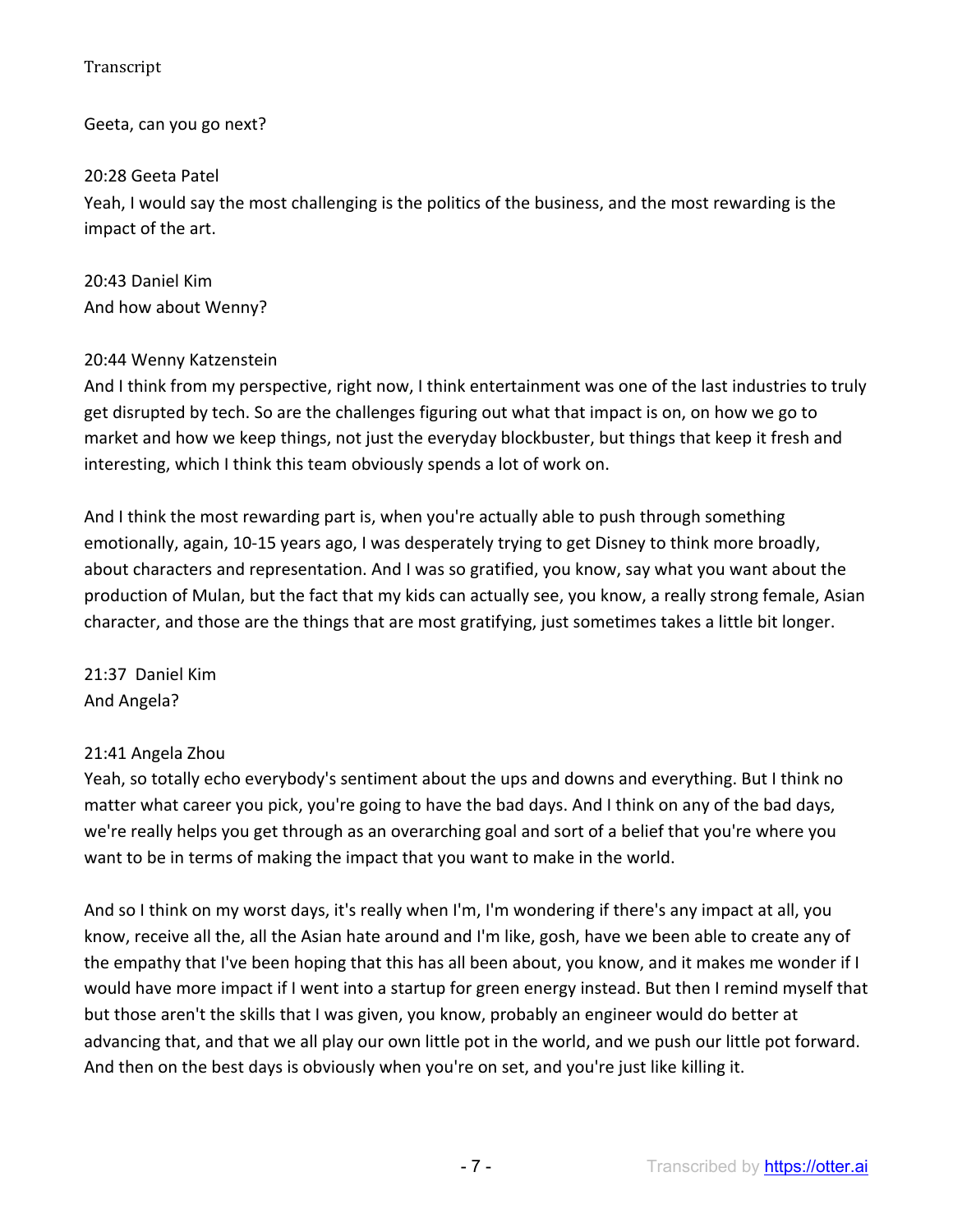And you're suddenly realizing, Oh, my gosh, all my skills fit perfectly into this job. And it's all working out well. And, you know, sometimes it's amazing when you hear from people who say that, you whatever little art you made sort of helped them connect with their own family members during a difficult period or something, you know, so that's great.

### 23:02 Daniel Kim

And for the second question. If you were to do Duke again, or Fuqua, what is one thing you did or would have done differently to prepare for your life post-graduation, knowing what you know now? And I'll start with Wenny

#### 23:26 Wenny Katzenstein

I gotta be honest, I had such a phenomenal experience at Fuqua, I don't think I would change anything that was part of that experience. I mean, I think we are very fortunate group of people at the business school that are just a uniquely type-high culture. You know, there's a reason why they call it Team Fuqua. And I think that even though the majority of my classmates aren't in entertainment, I had a lot of support and a lot of a lot of, you know, great opportunity there, even though that's not necessarily the focus, so I wouldn't, I don't know that I would change anything or do anything differently.

#### 24:02 Daniel Kim

So what is what is one thing you did that helped you a lot? Either one thing you did, or one thing you would do differently?

## 24:11 Wenny Katzenstein

Yeah I mean, I think it's what probably everybody would say just about being in business. And particularly being in entertainment is use every aspect of your network. Your Duke network, your Fuqua network, your undergrad, your family. Like that's, that's how you make how that's how it works, I think in this business.

## 24:29 Daniel Kim

So King, what about you? And this can be for your Columbia MFA program, as well.

## 24:43 King Lu

Oh, I mean, I can answer for Duke. I think one thing that I was really happy I did is I made a lot of shorts and just was always trying to shoot stuff even during the summer like I stayed in Durham a few I think second year and third year like I just stayed around and like found actors and started shooting stuff through Freewater Productions, which is the filmmaking group at Duke, I think if I would have done one thing differently, I would have maybe tried to do Duke in LA and do an internship and just have a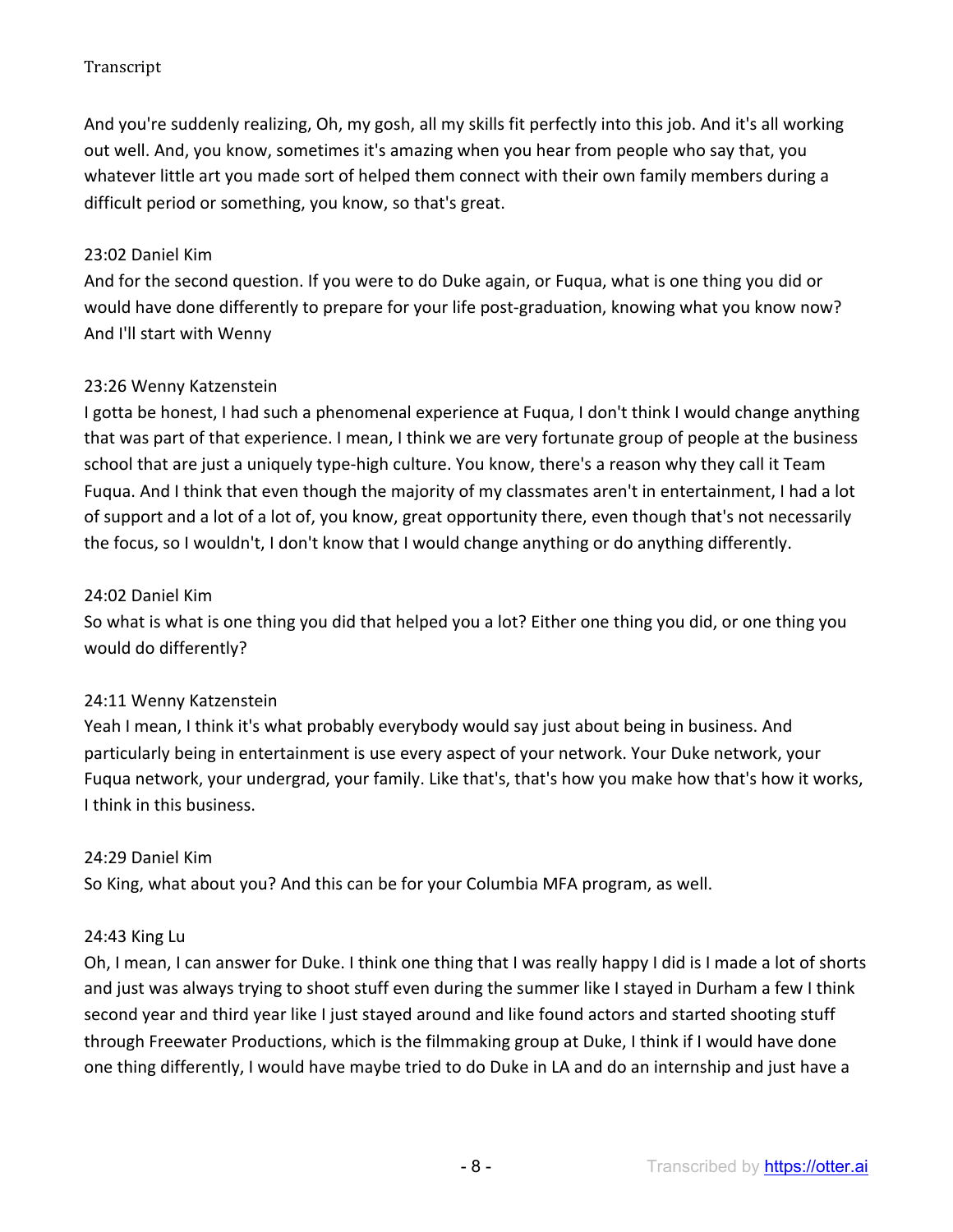better sense of the outside world. And like, what the business is like, so that I could have sort of a better understanding of what what that looks like.

### 25:19 Daniel Kim

And actually, Duke in LA is where I first met Angela. And speaking of Angela, what do you think?

### 25:28 Angela Zhou

I so echo when a sentiment about like, I just loved my time at Duke so much, it was such heaven that, you know, if you think of the butterfly effect, if you change one thing, like who knows what you would have changed, you know, but in the hypothetical world of You know what, maybe I could have done more, because I did Duke in New York and Duke in LA, and then I was a Robertson Scholar.

So I did another semester away from UNC, I didn't, you know, the time that I did actually spend at Duke, I spent it all trying to make the most of my friends and the experience and then learning as much. So I looking back, I didn't get to make a feature film, you know, or the short films that I made, were not of a quality that I could show anyone today, like, I didn't realize that, you know, I finished it with two feature length screenplays.

And one of them, I sort of rewrote a little bit and put it into the Sundance Writers Lab, and it got into like the final round, but in that round, they want you to, they prefer people to also put in a short film that they've directed, because the only way to get into the directing programmers to the writing program, right?

So I was like, gosh, if I had made something that I could have actually put in there, then like my actual application for that maybe would have been better. But like I said, that would have required time out or something else. So I don't know. But I would say having something that you actually show that doesn't look like it's student film quality, something that you could put in would be great.

#### 26:53 Daniel Kim

huh, wow, that's very helpful. And, Geeta, how about you?

## 27:00 Geeta Patel

um, as far as what I think was, you know, a great thing that helped me, in a long term, I feel like I took advantage, I tried to take advantage of everything Duke had to offer, career wise I, as much as I could I, I was always in that resource center, or whatever it was Job Center.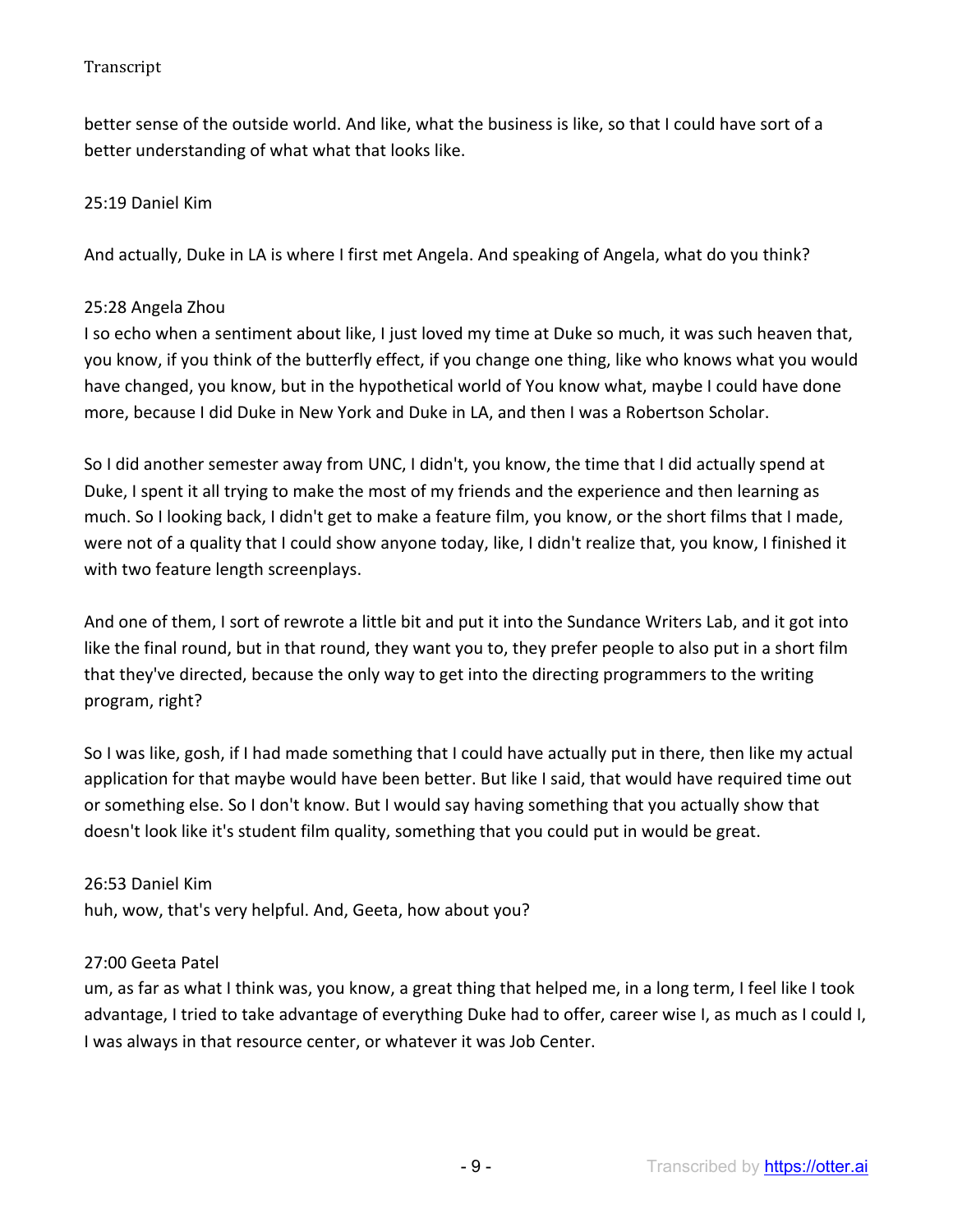And I was always reaching out to people always learning from alumni. I was fly out to LA and meet them, just talk to them. I didn't ask them for anything. It was just a really beautiful part of what Duke had to offer, especially not being a school where, you know, we had it we at the time, I don't know about now, but we didn't have a huge arts program. That one thing I have to be honest about is, I actually had a really hard time in college, I struggled with my identity a lot. I struggled being first born in the United States, I struggled with marriage. Because in my culture, we marry within the culture. And there's just a lot of things that connected with my going into the arts, because it was just another fail.

You know, and I, I think the one thing that maybe I would do more of if I you know, if I was going to go back, and this is one of those things I think everybody would probably say is, you know, I have very low self-esteem and you need, that's something we all need to work on most of us that are human as we grow up, but especially going into the arts, it's something that really kind of was my biggest challenge becoming a director like if you met me back then you would never think that I would be a director and I would have never told you I was going to be a director.

I was absolutely like a mess. So I think I think I would have you know, tried to seek more counseling, tried to really work on myself try to kind of get clear, but then again, I mean, you're in college, you know how much that's just part of growing up.

## 28:55 Daniel Kim

Wow, thank you for being so honest about that, though. I know a lot of college students definitely struggle.

The next question is actually for Geeta again. So what are some of the differences and similarities to directing documentaries and directing scripted projects such as Superstore or the Game of Thrones prequel, House of the Dragon?

# 29:39 Geeta Patel

The the documentary world is mainly independent. Please someone correct me if I'm wrong, but at least my experience has been independent. And with that, there's wonderful things first of all, independent is where it's at. I always will say that I just think it's where we get to be what we want to be it's you know, there's not a million notes coming down on you from somewhere that that may not have to do with what you're really doing blah blah blah documentaries for me are you know that's one of the biggest things is that you are a free bird on some level you are also broke most of the time I didn't have a car until five years ago when I started directing commercial television and film so there's that part of it that's hard and also just the the prep process is completely different when you're doing a documentary there's a myriad of you know I'm sure a lot of people know i mean you you can't really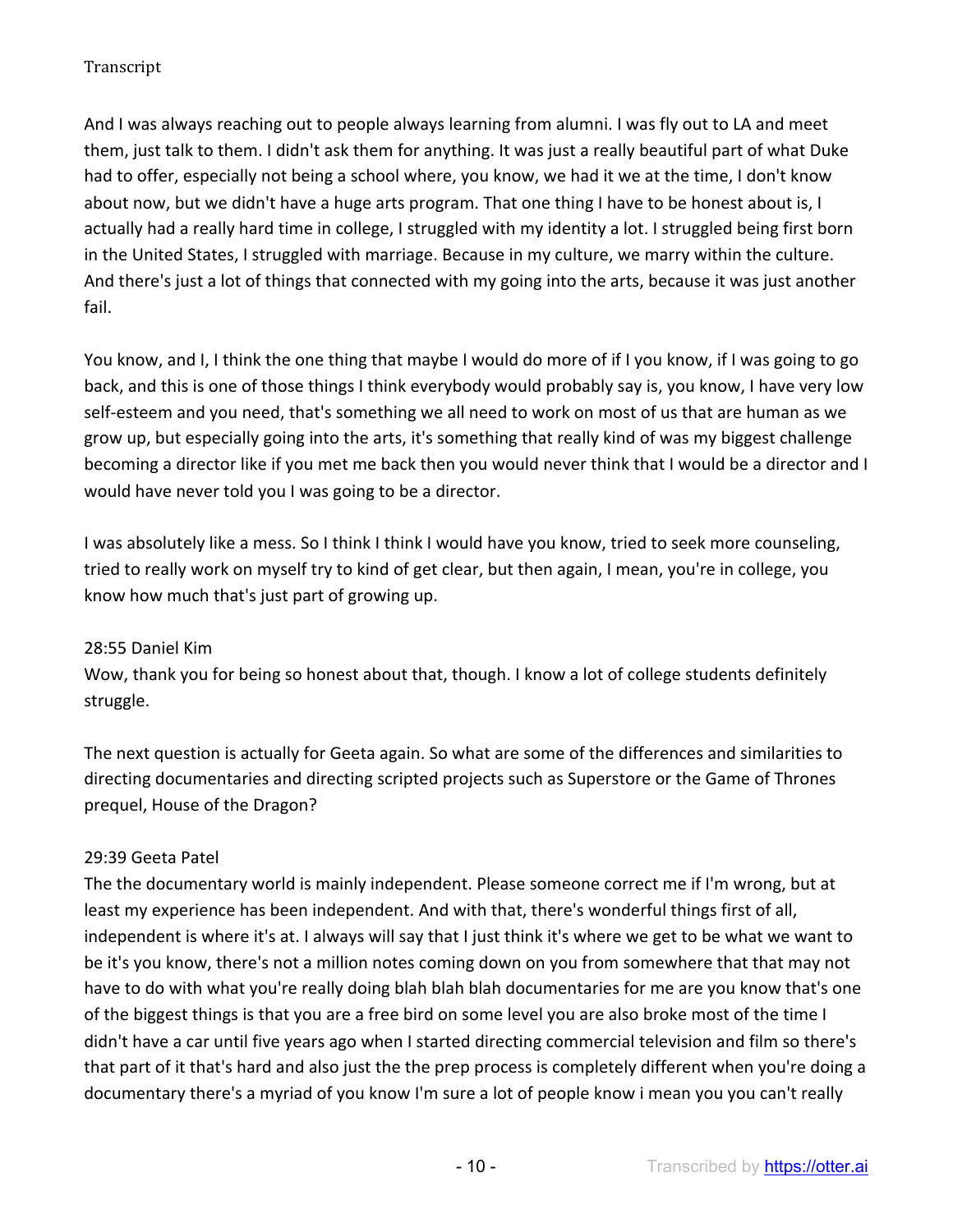tell people what to do if you're doing a pure documentary you're you're following the story and each of my dogs took eight years because you're waiting for something to happen with with commercial or you know, scripted whether it be independent or not.

There is a level of preparation that's really important you've got a crew with you, you've got you've got to know how you're going to shoot a scene of course Nomadland is a complete you know, kind of a different part of that Nomadland is actually a great example of putting the two together and a lot of ways but most of my work and television is a lot of communication a lot of preparation.

A lot of storyboarding or diagrams of this is where the cameras gonna go you're gonna go here and the luxury when you come when you go from documentaries to scripted the awesome luxury is like all of a sudden you can tell people what to do you know documentaries you can't but with scripted it's almost like it feels like offensive, you're like hey can you like stand here and then go there and cry You know what I mean? It's like everything's just so controlled. So it's pretty rad when you have that that transition but I think with scripted there are so many other challenges that are amazing like just the camera work the the ambition of storytelling, you know, all of that. I could go on forever obviously about this. I mean it's just there there is a huge difference.

But I think the greatest part of it that's a similarity is you're working with beautiful artists, I think, working with actors in scripted and working with non-actors and documentaries, my technique is pretty much the same, nothing really changed. And it is my greatest joy. Like it is the number one thing that if you don't like working with people, and particularly actors who are just so filled with like genius than I personally don't think it's worth being a director. I don't think you hide behind the camera.

# 32:36 Daniel Kim

And my next question is for Angela who is an actor…How did you get the process of getting an agent and we're forming these relationships with this casting director to help you get these types of roles?

# 32:52 Angela Zhou

That is the big question that most of them listed the Duke graduates calling me about but it's - it's really just it's like a long process what you don't realize is like so many so many actors in this business are kid actors.

And then the parents are also in it and a lot of that is because the just the business is so opaque and even like thinking about a potential corporate ladder is it's very difficult to know and then once you get that big break there are big issues of like taxes and unions and you know residuals all of that stuff that brings up the financial element of being able to like push you forward longer so it's a lot so you know, for anybody out there who wants to be an actor call me and especially like before you take your big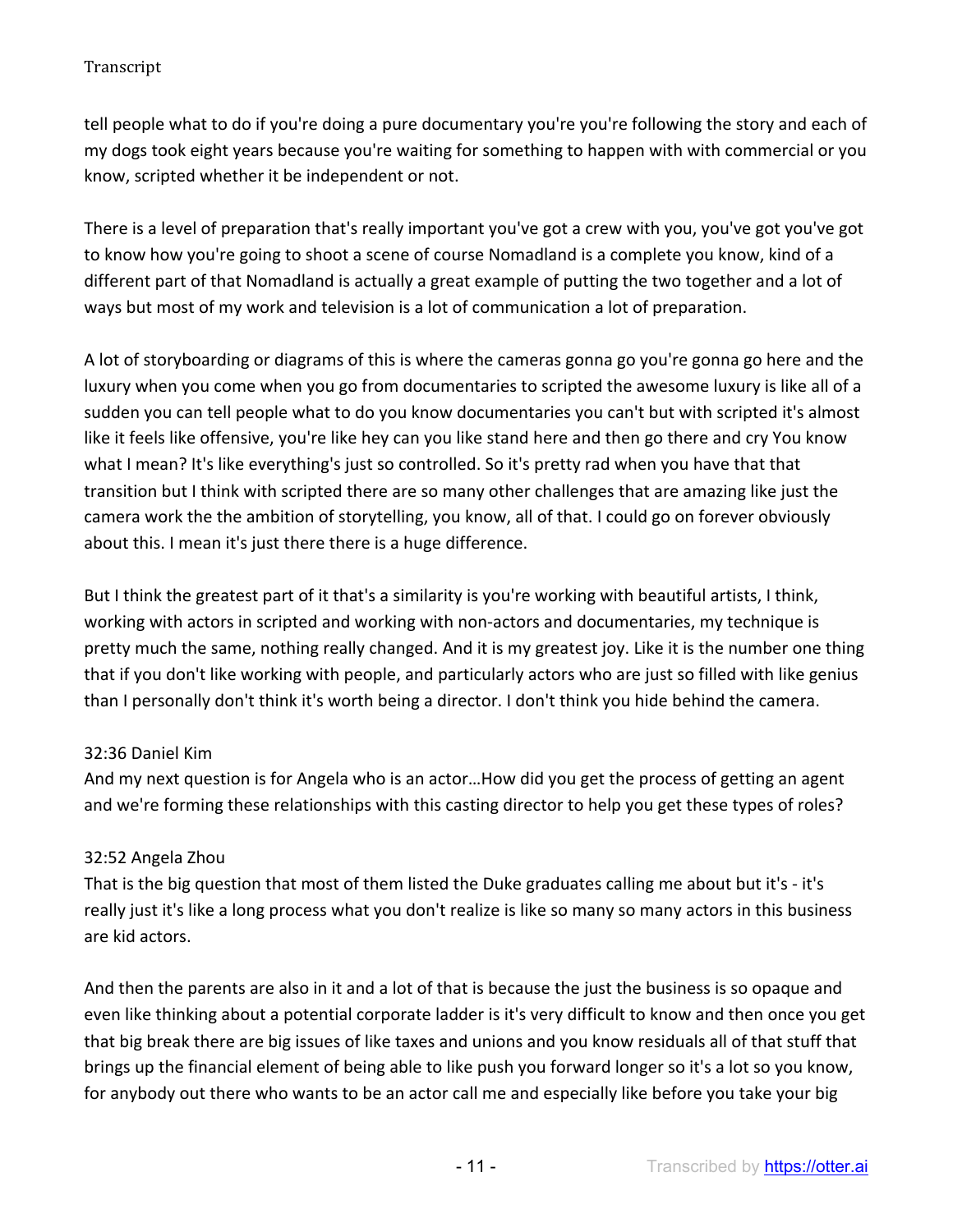role or anything you're about to sign the sign the deal, call me about that stuff and I can go into more details but for me it was I did a lot of acting in high school that then led to me winning some competitions in like acting mainly but also a little bit of the directing and the writing stuff.

And through that they did add a whole New Zealand costing for this movie that then I became the director's number one choice for that ultimately, the producers thought I was too old for it. But because I had met a bunch of friends through doing like the Globe stuff I went and I trained at Shakespeare's Globe Theatre in London for a bit they had reps and I went to their reps I didn't even ask them about it but I just like cold cold emailed these reps. They read Lucy Lawless as well. And I was like I'm a huge fan of Lucy Lawless.

And like I'm friends with blah blah no you rep them and I just did this program with them. And also I was in this this feature you hear that they're casting I was like the the director's choice for that if you want to go like ask the director about that. He said he'd like vouch. And so they're like, Oh sure, come in for like a an interview. And then I went in for an interview and they signed me.

And then a couple of months more one month later, I was like, oh my bad I'm going to do bad I'm gonna go to college. And I was like, oh, but you know, I'd love to audition when I come back in the summers for anything if you have anything available so what happened was then one summer I booked in my first time I had enough time to come back. I was lucky I booked an international McDonald's commercial because it was New Zealand and Australia.

And then when I moved to LA at that point I had oh and Duke in LA, I took screen acting classes on the side, I took a screen acting class back in New Zealand from my original acting for my original New Zealand agents. And then it meant that by the time I actually landed in LA, I had a demo reel. I had headshots, I had a resume and I sent out cold emails to people in town with the subject title like Asian female speaks fluent Chinese, Cantonese, Mandarin, and then I was like, international McDonald's commercial. And then that's what happened. Yeah. And people I got signed up like a couple of weeks.

## 35:53 Daniel Kim

Wow, that sounds like a real hustle. Yeah. I mean, hopefully,

## 35:57 Angela Zhou

A long, convoluted story, right? Like not just like I showed up to LA and was like, hey, what's up?

## 36:03 Daniel Kim

Yeah, yeah, yeah. But I think it's a that that comforts I think a lot of people knowing that every person stories individual, and it's going to be their own.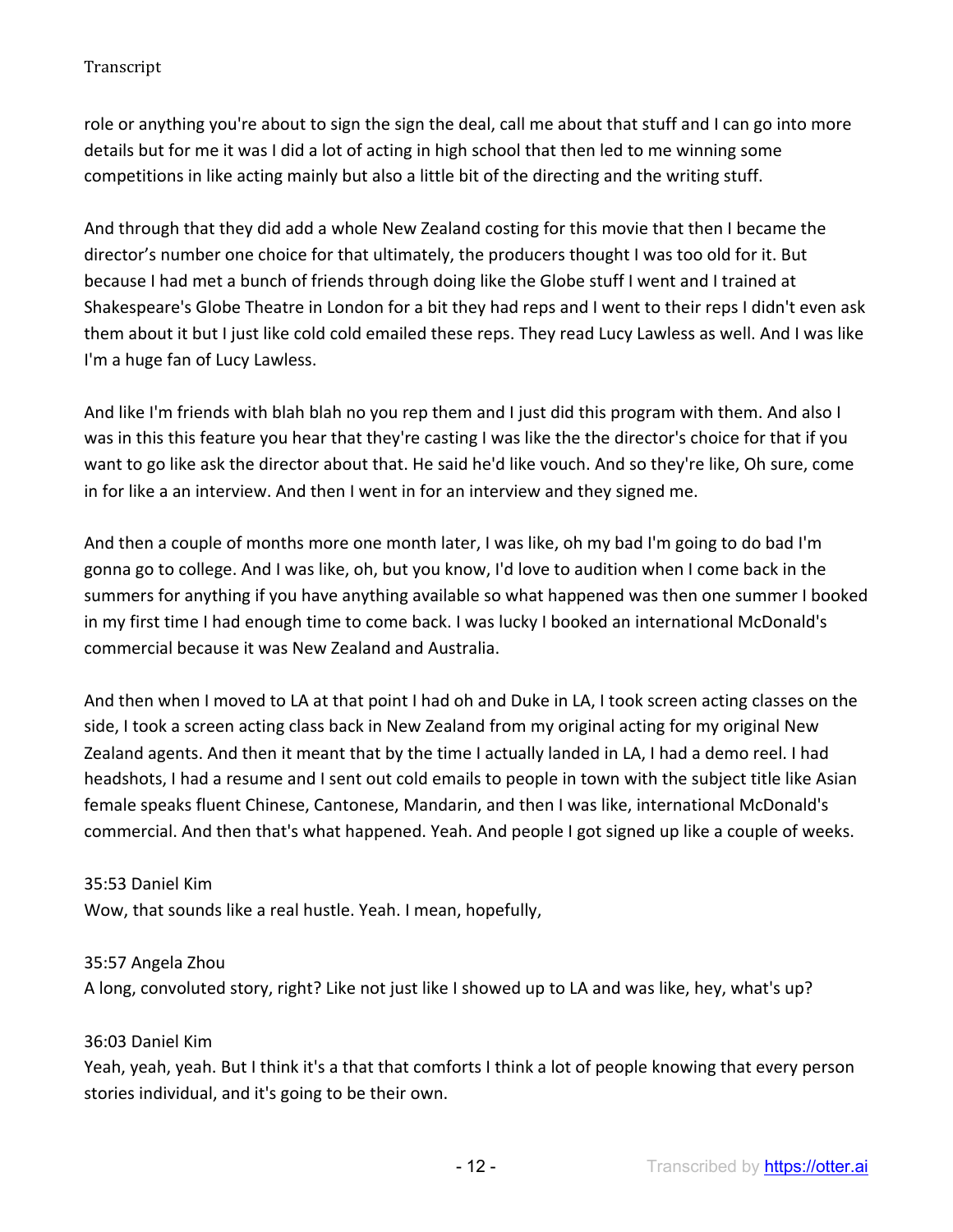And we'll come back to the individual questions in a moment for Wenny and King next. But I wanted to make sure that we get to this question, which is another question for all.

As Asian Americans, the model minority stereotype and the perpetual foreigner syndrome are built into perceptions of who we are. So for those of you who may not be familiar with the perpetual foreigner syndrome, is being constantly perceived as foreign or other and thus, on a similar level to America. And we have seen these perceptions lead to an escalation of violence discrimination against Asians during the cold pandemic.

So what role can artists or media professionals play in combating these stereotypes? And how has this impacted your working the industry? Or how will it in the future? So we can start with, If we can start with Wenny, and then I'll go around?

#### 37:06 Wenny Katzenstein

Yeah, it's a it's a great question. Like I said, I mean, years ago, it was a lot of focus on the business case, to even have representation. I think that increasingly across business, whether you're an entertainment or not, it's putting your money where your mouth is, it's not enough to make a statement.

So at least at Funimation and within Sony, we've had a lot of conversations about what this looks like, I can tell you, it within our own organization, the the sense of being able to support our internal teams on having dialogue on how to, you know, even be an ally, our big conversations that we're really trying to figure out how to support even internally, our opportunities there so that we can actually push that out amongst our fans as well. It's hard, it's hard to be credible about making a statement if you don't take care of your house first. And so we are spending a lot of time understanding how to best support our internal organizations so that we can have that level of credibility.

#### 38:05 Daniel Kim

Wow, yeah, those conversations are very important. And King, what is your response to the question?

#### 38:14 King Lu

Yeah, I think my response would be pretty straightforward. Just I think there. As more and more creators, and people in the business side, have more opportunities, I think, as we tell our stories, that's going to help change people's perceptions.

And when I say that, as well, I also believe that, as creators, like we have to be free to tell whatever stories we want to tell. And that includes, like, if you're an Asian filmmaker, and you don't want to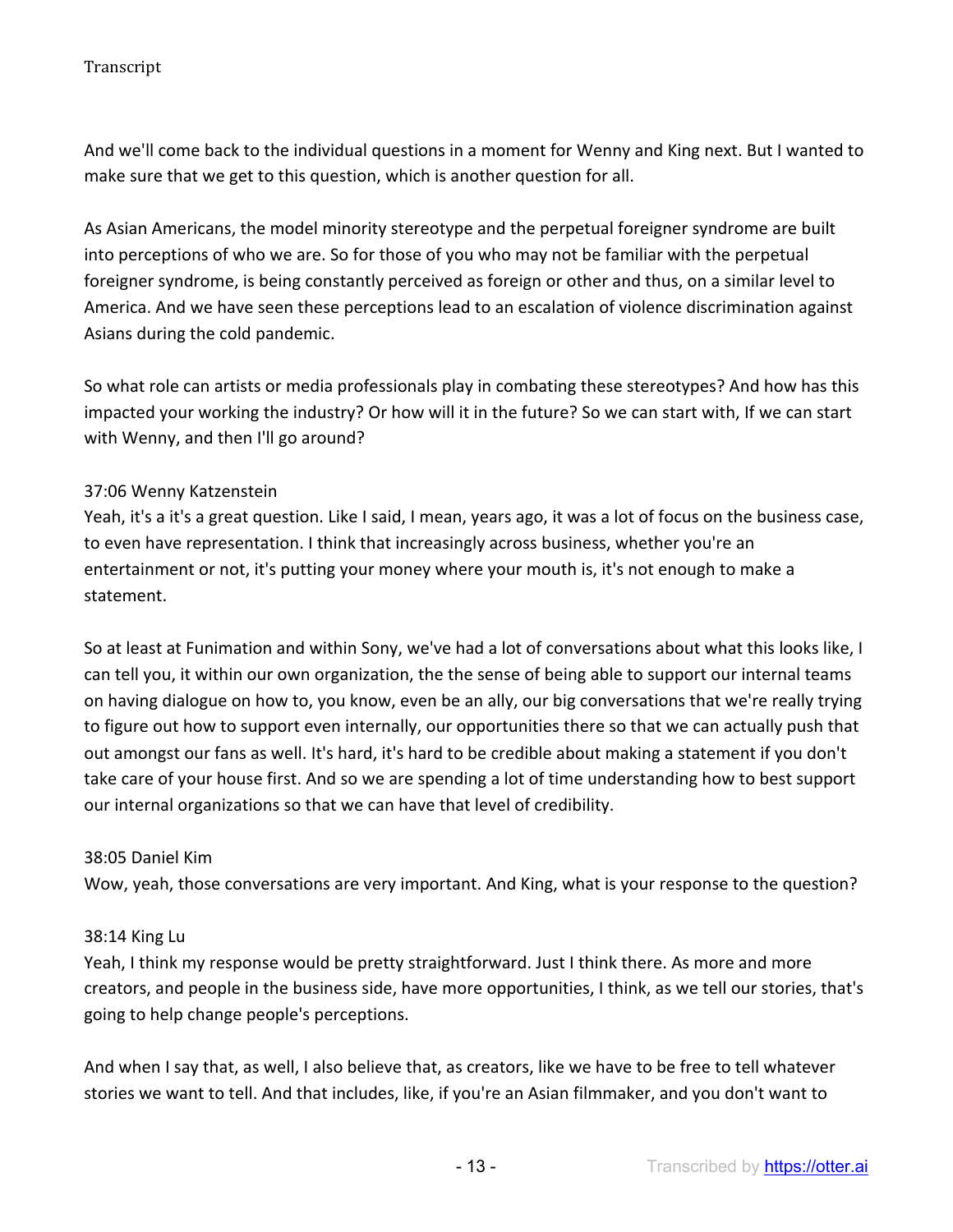make a film about Asian people, I think that's fine as well. And if you want to portray Asians, I mean, there are good Asians, there's bad Asians, you know, there's flaws and warts and everything. So I don't think it's just like, Oh, we need to have like Asian heroes, which is great. But then also, like, have room for, you know, films that show some of the flaws as well. I think just the more freedom, and the more people who have the opportunity to do that the better.

39:03 Daniel Kim And Geeta?

#### 39:15 Geeta Patel

I feel like, you know, Mulan is a great example of a forward moving you know, step with all of this. I think, what I learned in working in documentaries is that it's very easy to preach to the choir. So make, it's really easy to make something that where your audience already is on board. But I think the greatest form of the greatest vehicle for social justice messages are actually our big commercial four quadrant films, I think Marvel DC Comics.

I mean, when I traveled around the world with the State Department, particularly in their film program, I was so upset because of course If nobody wanted to watch my film, and it wasn't that great, but nobody wanted to watch a documentary in general, everybody wanted to watch an action film from the United States.

And I think that's where the money is that is like to reach audiences who are somehow related to those people that are expressing hate on the street, to teach them in a way that they can understand, which is through the stuff that they watch the stuff, they absorb the stuff that, you know, I was embedded with troops where they were watching our action films before going out and unfortunately, shooting, you know, guerrilla fighters in a war zone, like, do you see what I'm saying? Like there's just all this opportunity in that market. I'm not saying everyone's to go into commercial film or commercial television.

But I think it's just a practical thing. Like there is a vehicle for social justice in mainstream media. And so I mean, I've pretty much committed my, my life to that now. Like that's all I want to do is figure out a way to make a difference through what I can't help but just submit to, which is people want to watch fun stuff on TV that, you know, so how do we get to them?

#### 41:11 Daniel Kim

Yeah, the impact of media, especially on our perceptions of people is really underestimated. And oh, Angela, yes. Do you have something?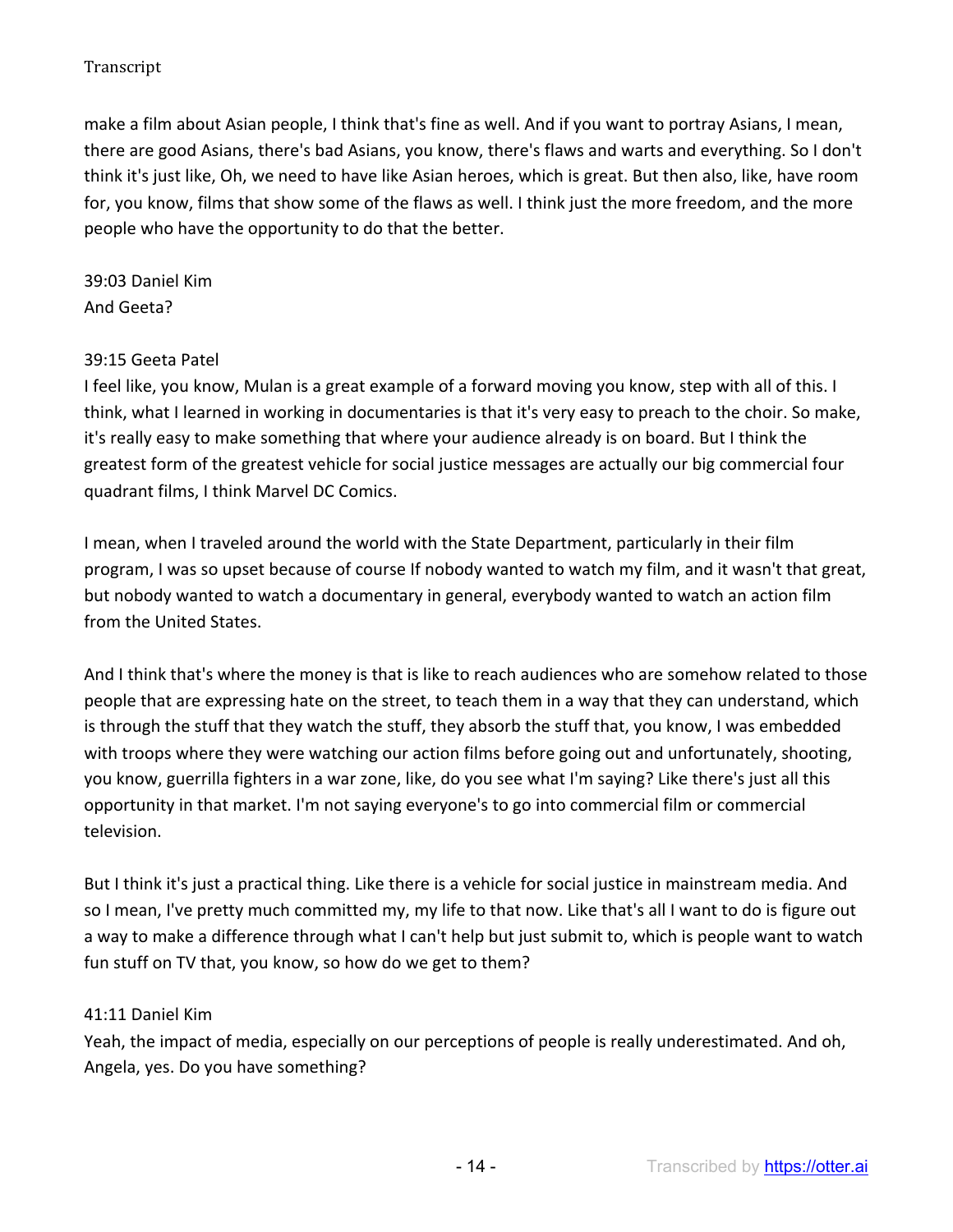# 41:18 Angela Zhou

Yeah. 100%. I love what Geeta said, because in fact, like that was one of the things the great, the show that she was on. I love that so much that I literally had to email her afterwards, I was like, that was so great. Can't believe I saw your name.

Because that's like exactly the same as in what I loved about Promising Young Woman, as well. It's about entertaining people that that should be the minimum. And then if you're actually able to stoke up the conversation, that's, that's like when you're in that perfect sweet spot that's so read, because I made my major in politics, economics and creative media at Duke in Program II, and through that I actually learned that a lot of the issues in our world, they don't have to do with logic and you trying to explain to people, you're trying to change people's minds.

You know, I took a class called political psychology and then another decision neuroscience class, where they were talking about basically like, the theory is now that when you start engaging people's logic, no matter what you give them, they're going to interpret new facts through the lens of what they already believe. Like, that's why political lawn signs are the dumbest thing to have, because the more lawn signs you put up, instead of changing people's mindset, and trenches them and whoever they already believe in, right? So through those classes, they were saying the way to really change people's hearts, is to actually get at them emotionally, when they're in when they're not using that logical side of the brain.

But when they're going through more of their automatic side when their body's kind of just relaxing. And so that means when they're watching entertaining things in their spare time, or even if it's just like being exposed to people from different backgrounds as themselves, like, one of the reasons why Hell on Wheels was such a special thing. Now looking back, for my first big break is that it was a show whose demographic was the railroad of America. So the demo, we used to joke on set that we sold Chevy's and Viagara, to like the middle of the country, because that was the demo.

But then in their final season, they decided to write about the other half of the building of the Transcontinental Railroad. And it was the first time the Chinese workers were ever talked about from a leading actor perspective. And from I can't imagine how many people were introduced to Chinese, like Chinese immigrants and their plight in America through that, and who would have never tuned in if it was just originally sold as that.

## 43:46 Daniel Kim

Yeah, no, as a teaching of teaching that's really amazing that media is able to do that. And so now Yeah, we have more time for individual questions. So I'll go to Wenny, and going back to Fuqua, how did you choose to maximize your skills and professional development for the creative industries?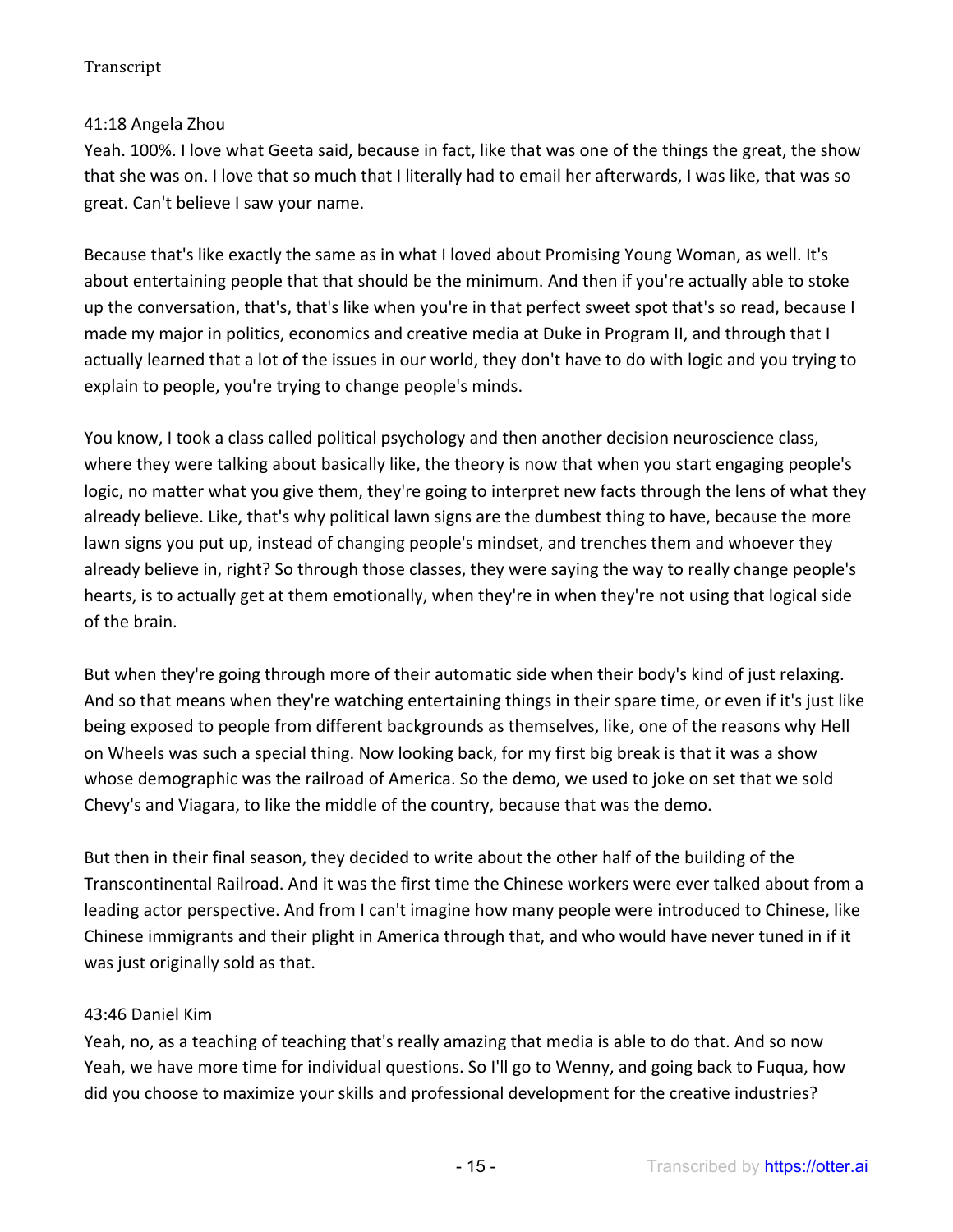# 44:12 Wenny Katzenstein

Um, Well so in full full disclosure, I started in entertainment and then I went to business school thinking I was going to be a good Asian child and go into marketing and sell mac and cheese because that seems like a more stable sort of approach.

And I did that for the summer I did an internship and quickly realized when I looked at the passion of my classmates around you know facings and color palettes and and I thought, oh my god, it's leaving me completely dead inside. So if you'd I completely understand where you're coming from from your GE example.

And so I decided to go back into entertainment. And it was a weird time to do it. It was 2003 is the year that I graduated, it was a rough time in the market. It was a rough time to do it. Anything that was sort of non-traditional, but, you know, the networking piece was a huge part of it. And then in terms of just thinking about how to break into the business, you know, at the end of the day, all these guys on the panel are doing amazing creative work. But somebody still needs to go out there and make it monetizable and commercial. And so I took a lot of the skill sets that I learned in the process of being an MBA, and I applied it to the opportunities that were in front of me for entertainment.

## 45:31 Daniel Kim

And for King, there are many paths to becoming a screenwriter, as well as there are many paths to becoming director like Angela suggested earlier. And I'm aware that you went into Columbia's MFA program for directing and writing. So what are a few tips for students or alumni hoping to establish themselves as screenwriters for directors? would you suggest graduate school for pursuing a career in entertainment?

# 46:01 King Lu

Yeah, thanks for the question, Daniel. Hope that doesn't sound like a cop out. But I think if I could give an overarching tip is that you really have to figure it out for yourself. And one thing that I remember is like, I actually took a phone studies course with James Schamus, who used to run Focus Features and work with Ang Lee. And then twice a year, he would have a 10 minute Q&A at the beginning of class where people could ask him questions. And he kind of turned it into an exercise because basically, whatever people asked him, it's like, hey, like, should I just go and make a bunch of movies? He's like, yeah, you could do that. But then when do you have time to reflect on making films, you say, Oh, so I should, like, you know, like, just sit down and take out a notebook and reflect on me. And he's like, well, but then you're not gonna go make anything. And he's, he's just kind of being facetious, like, Oh, you know, there is no real path, I can sit here and give you a bunch of tips about, you know, go make movies, go watch movies, go read books, in the library of movies, go read books, like all of that.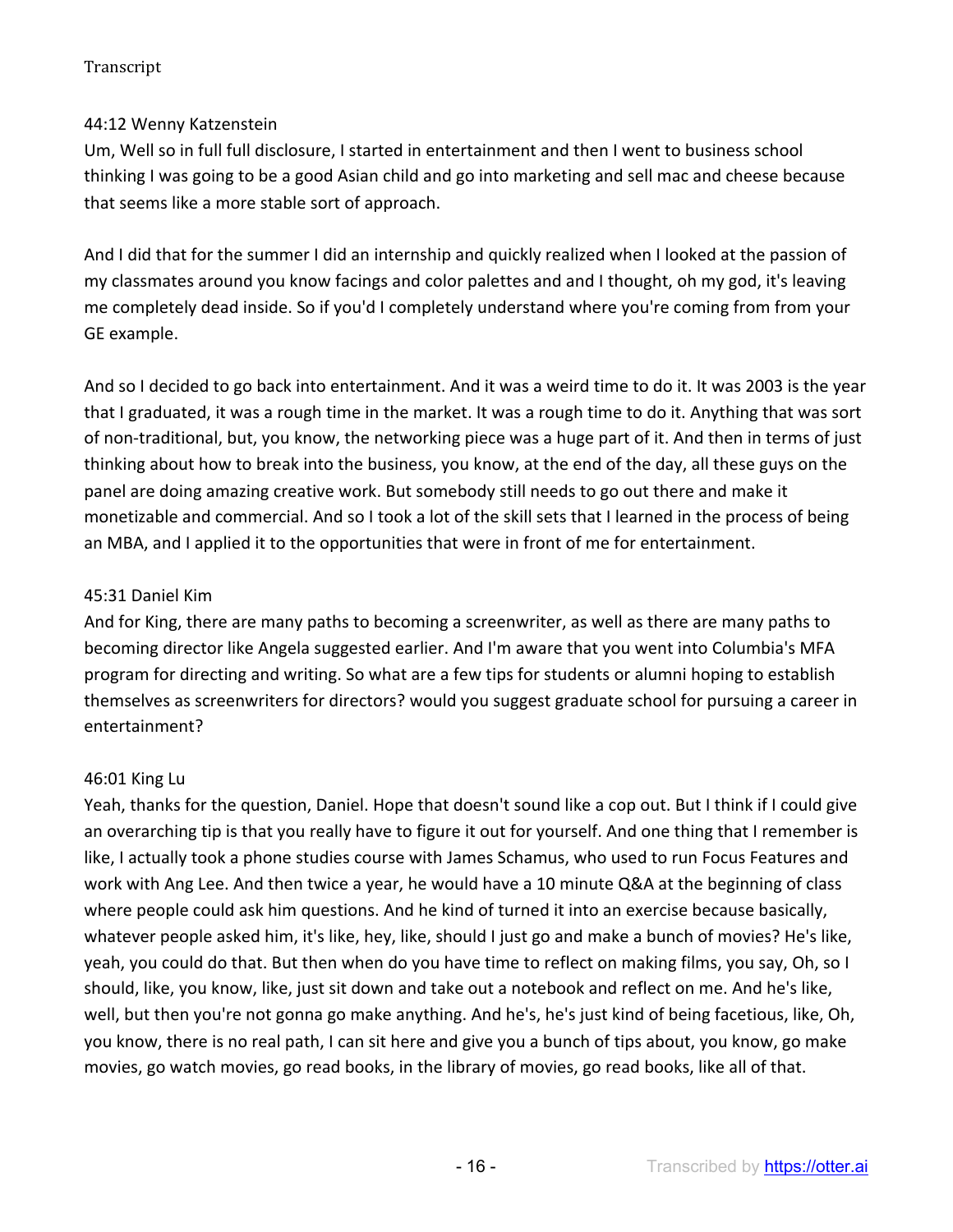But I think ultimately, everybody is different. And you know, as you've already conceived, from what all the panelists have talked about, everybody has kind of a different path to where they're going to get to, and everybody has different strengths. So I think just sort of play to that. I guess the one other tip that I would give is, ultimately, you do have to stick with it, I think, and I heard this, one of my friends told This, to me the other day that I thought was really funny and really true, is that if you stick with it long enough, eventually, like all of your competition will probably drop out.

So you know, that's something to look forward to. So if you just stick with it, like I think ultimately you find your place. And in terms of going to film school, I think it depends, you know, I think you have to know why you want to do it. And I think you also have to be prepared for that tough question. I know when I first went to film school, the first month, I was just, you know, like questioning myself, like, what am I doing? Is this insane? Like, how much debt am I going into? Why would I possibly do this? But I think, you know, the more time I spent actually going to film school, and you know, remembering why I made that choice, I realized ultimately that it was good. And I would definitely do it again. But I think you know, it depends for some people, it depends on your situation, and what you kind of want to get out of it.

## 48:07 Daniel Kim

We will now open up our conversation to the q&a that they have submitted.

So continuing on this individual path and learning from those Geeta, can you talk about how you started as a writer's assistant and shifted to directing? And did it feel like that this was your calling that you were meant to do as a storyteller, ultimately, as a director?

# 48:39 Geeta Patel

When I was at Duke, I was even before I was always obsessed with storytelling, and the because of the limitations of my family kind of expectations. The one thing I could do where I wasn't messing anything up was right. So that was a thing I focused on. I think if you asked me back then what was I interested in? I was interested in everything, you know, I would do any, I would have acted, I would have done anything. But that all required a lot more logistics.

But the one thing I could do without anyone knowing was just right. So I did that. And I wrote and wrote and wrote, and when I got this writer's assistant job it was because I took all these trips out to LA wrote a ton of letters, just like so many people on this panel, I'm just, you know, hustled as much as I could, and then got this job as a writer's assistant, not knowing anything about what it meant. And so I'm working on this television show and learning some program on a computer of what helps them do all the different pages that are in different colors. And I'm on set and I I could just cry right now telling you how happy I was in that moment. It was the coolest thing. It still is when I walk on a set. It was just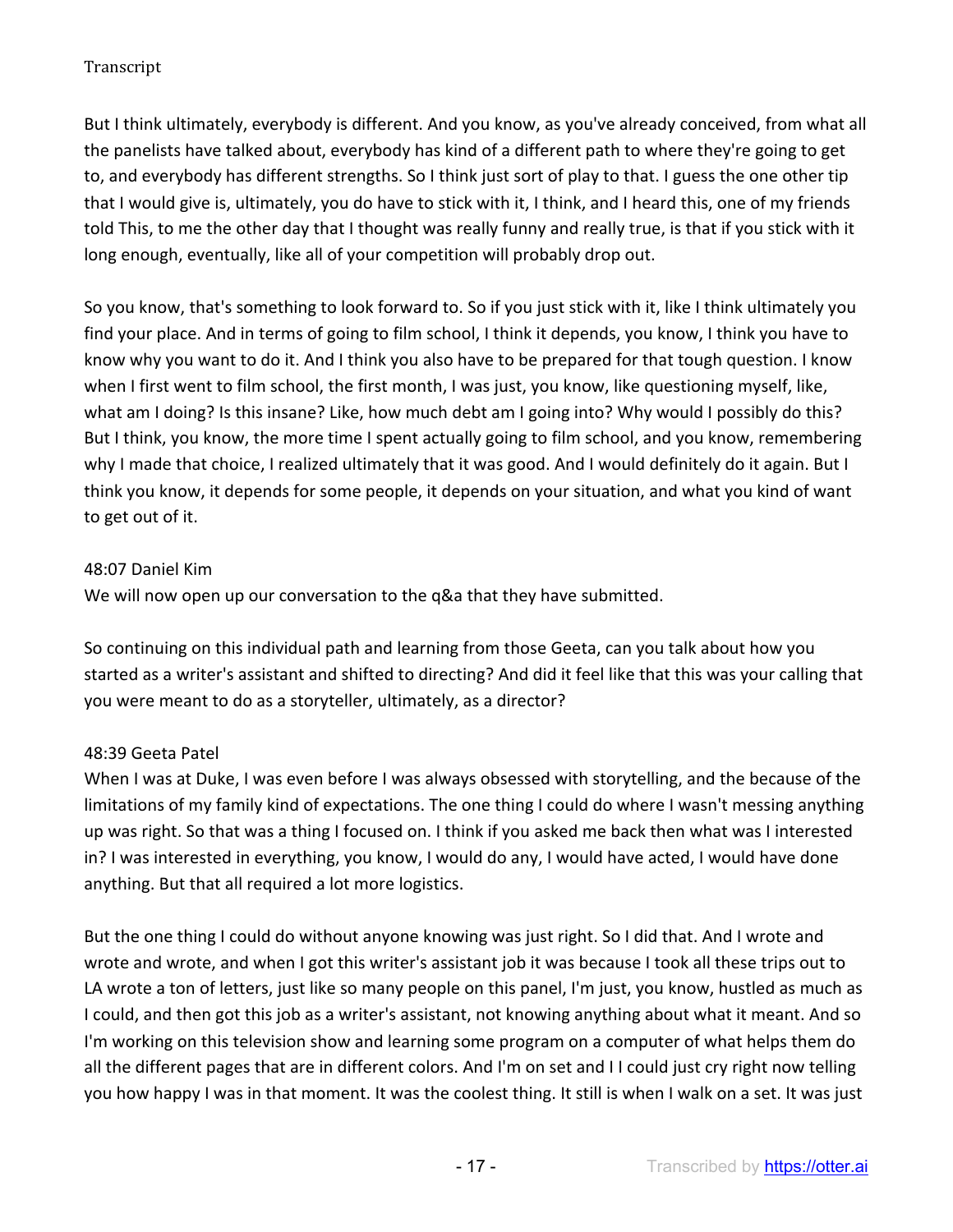magical. And so I just You know, for the next four or five years, was a writer's assistant and the man I worked for took me with him to do production rewrites.

So production rewrite is when you have a big action film, like we worked out all the Rock movies, Fast in the Furious, Blue Crush, and we would be the team, my boss would be the main person who would do a quick rewrite for like two to three weeks, and get that film into what we call greenlight, like ready to shoot. So we did that. And there is a point to my story, I promise I'll answer a question.

At some point, my it had been, I think it'd been five, six years. And my boss came to me and he said, his name's Kario Salem, and he said, Geeta, you've been hiding behind me for all these years. He's like, What? What are you doing? Like, are you just going to be my assistant your whole life, like, you can't, I can't make you a writer. And the truth is that I was completely and a lot of people will feel this when they come to LA, it's very intimidating. And I was so intimidated by all the talented people, I just didn't think I had it, I think deep down.

And also, I didn't know my own voice, because like, as King was saying, you know, sometimes you're either working, or you're or you're writing, but it's hard to negotiate the both. And as an assistant, you're working all the time. So I hadn't written anything in five, six years, I didn't even know who I was. So because my boss said that, I went home and I realized, okay, I need to, excuse my language shit, or get off the pot, you know, like, and so I went home and I started writing and writing and I turned into a novel. And then I, I did what is the advice I'd give anyone listening right now is I followed my bliss for the first time in my life, really. And my bliss took me to writing a novel, The novel was set in a war zone, I went to the war zone in Kashmir, I saw that people were dying in a vacuum picked up a camera started filming didn't know how to use a camera, I found some friends who knew how to use a camera, made a documentary, you know, took eight years to make it. All I knew was that in those moments, I was happy. I had no clue what I was doing.

At some point, I'm at the Sundance Labs. And they're talking to me about how I'm a director and I'm like, Oh, I'm directing. Okay, like I you know, I'm saying, and so that's how it happened. But it happened through following my bliss. It didn't happen through saying, I want to be famous, I want to be this I want to be you know, I need to make money. It wasn't about any of that it was actually about just going in a direction that made me happy. And I've said this before to so many Duke students.

And you know, and to myself is I don't think happiness is making money at being an artist. I don't think happiness is being famous happiness is being happy enjoying, you can have that right now, wherever you are, whether you're, you know, doing it on the side or whatever, like, anyway, that has that doesn't answer the question. But anyway, that's that's how it happened. And now I will tell you that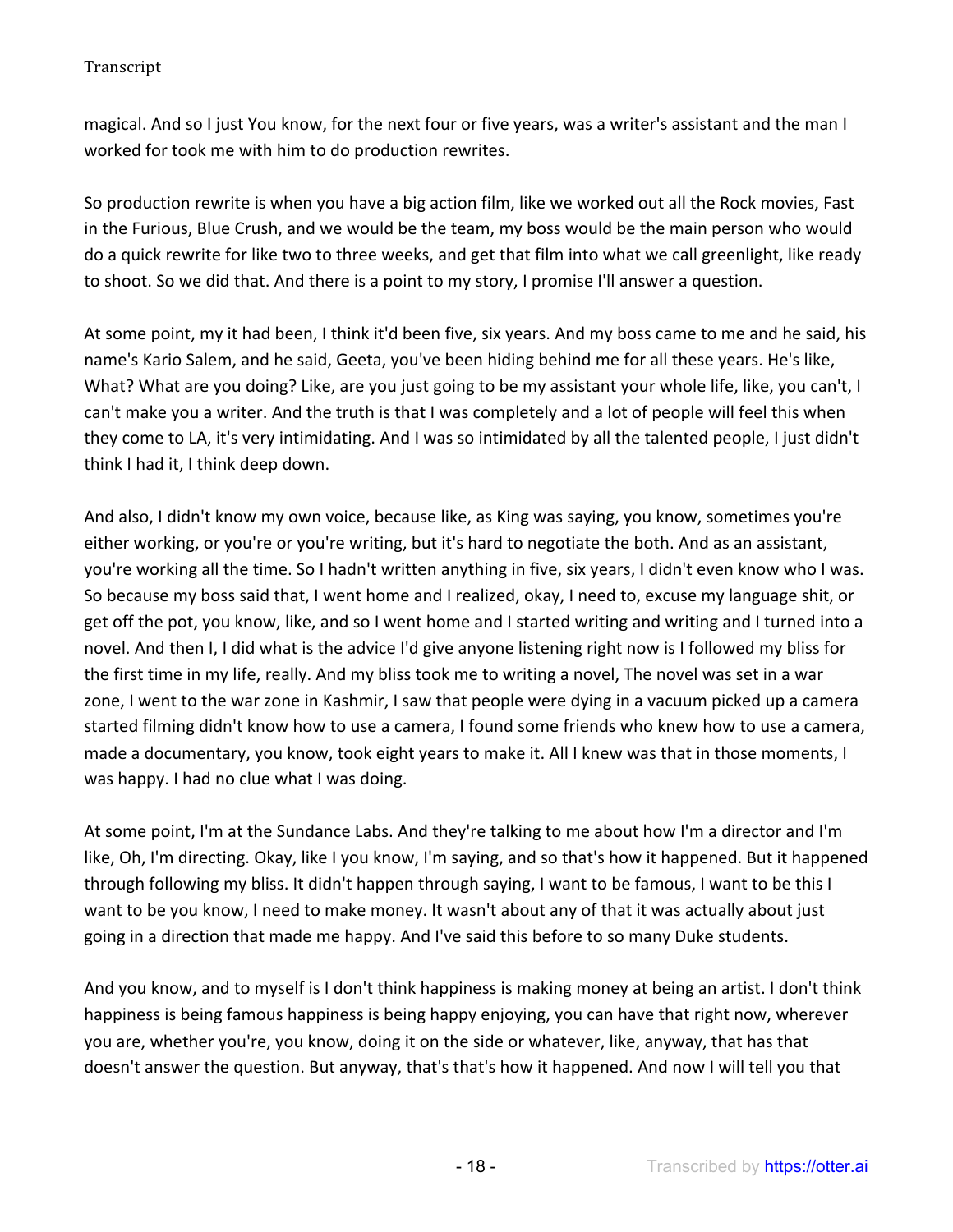even though I am a director, and I'm doing Game of Thrones and all this stuff, I am no happier today than I was back then. Like, I promise you.

#### 53:21 Daniel Kim

Wow, I really appreciate authentic answer.

And so King, this next question is directed towards you. How do you write your stories, and so this person says they have trouble balancing tropes and cliches and making fiction believable, and other people can feel free to jump in on this too. He, he or she would love to know your process and coming up with ideas and how you put those ideas onto paper.

#### 53:57 King Lu

Well, it's a tough question. I think I'm just draw I try to draw a lot from start from like real life incidents, I guess. I think ultimately, everything you write kind of relates to your own life, although obviously Hopefully, it will become something more than that. But I just try to pull from experiences that I have and the emotions that I feel relating to those experiences. So you know, the script that I wrote from June to July, was about a real life boating accident that happened within my community when I was growing up. And to see like how that aftershock kind of rippled through the community and all the relationships that was something that I knew I definitely wanted to write about at some point in my life. So I worked on that for a few years and you know, I always played basketball so I always kind of knew what it felt like to walk into the court as an Asian kid and see how people look at you and what they perceive about you.

So that again, was another inspiration. And I think that helps as well to avoid tropes because you know, it's your own I feel like you kind of know the realism of what that feels like. So I always feel like that's a good starting point. And that's kind of how I go with the process.

#### 55:24 Daniel Kim

And I think we have time for one more question. Angela, How does being an actor and film different from being accurate TV? does one have any advantage of the other? Should you focus on one?

## 55:59 Angela Zhou

I don't know if there's like a huge difference anymore because everybody seems to be crossing over. You know, people have movie actors are doing TV shows and TV actors are doing movies. I don't think I'm a particularly great person to ask because I think being on an indie film, like promising a woman is completely different to being on a Marvel film.